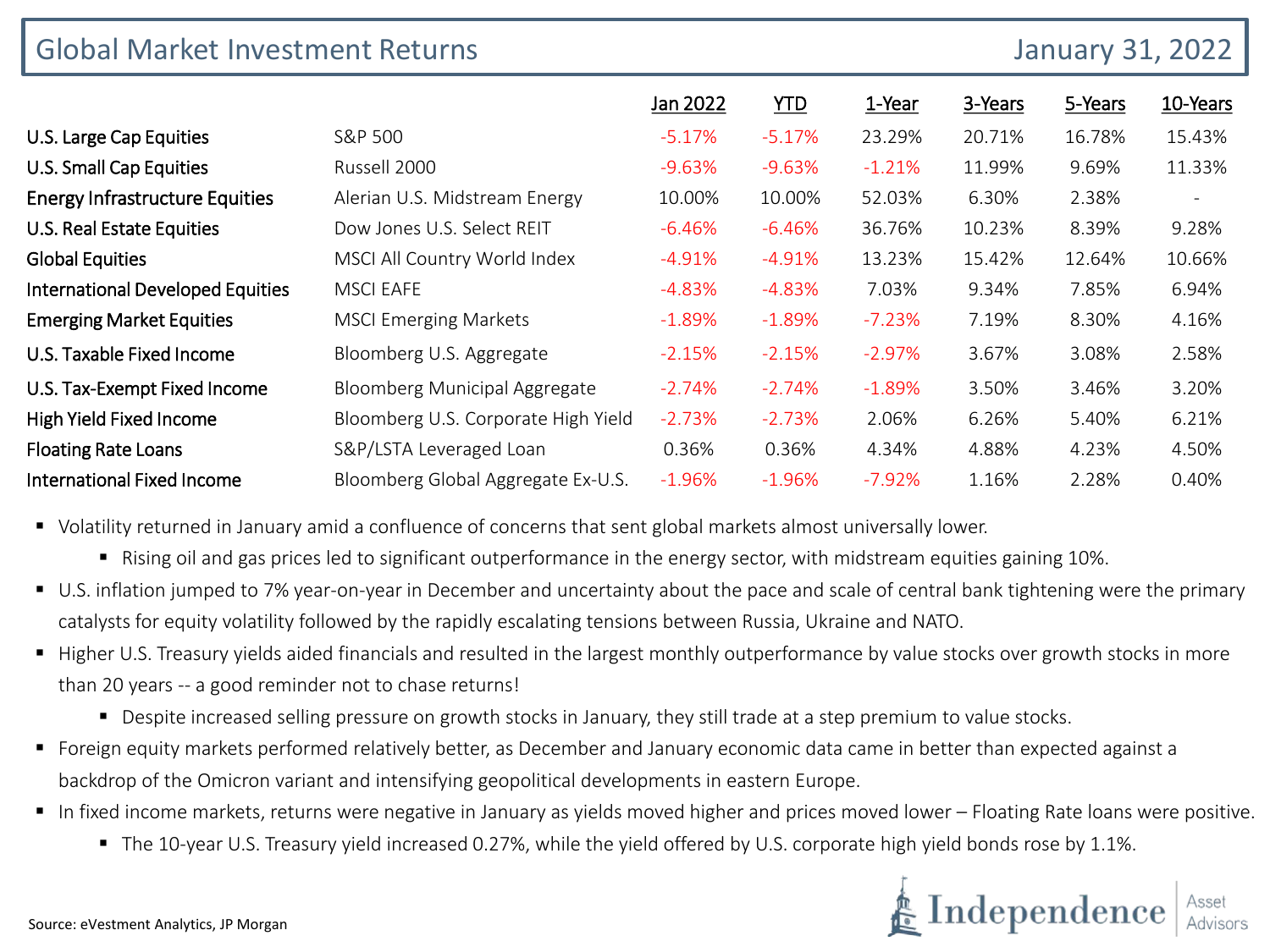# Canadian Economic & Currency Update January 31, 2022

Independence

- The U.S. dollar strengthened 0.3% against the Canadian dollar in January, ending the month with an exchange rate of 1.2696.
- According to Reuters, Canada's economy climbed to above the pre-pandemic level for the first time in November.
- While growth appeared to be flat in December, according to Statistics Canada, annualized GDP in the fourth quarter was likely up 6.3%.
- The above consensus result should be enough, according to Doug Porter, the chief economist at BMO Capital Markets, for the Bank of Canada to begin raising interest rates at its next meeting on March 2<sup>nd</sup>.
- The market is currently pricing in a first rate increase in March, with a total of six rate hikes for the year.



| Date Range | <b>USD to CAD</b> | $+/-$     | <b>\$USD 1,000,000</b>                  | <b>CAD Profile</b> |                            |  |  |
|------------|-------------------|-----------|-----------------------------------------|--------------------|----------------------------|--|--|
| <b>YTD</b> | 1.2655-1.2696     | $+0.3%$   | =<br>*Inflation Rate<br>\$CAD 1,269,616 |                    | 4.8% (Dec 2021)            |  |  |
| 1-Year     | 1.2778-1.2696     | $(0.6\%)$ | @ 1.2696                                | Interest Rate      | 0.25% (Jan 2021)           |  |  |
| 3-Years    | 1.3142-1.2696     | (3.4%)    | (1/31/2022)                             | <b>Information</b> | http://www.bankofcanada.ca |  |  |
|            |                   |           |                                         |                    |                            |  |  |

\*Total CPI Inflation Sources: xe.com, Statistics Canada, bankofcanada.com, Bloomberg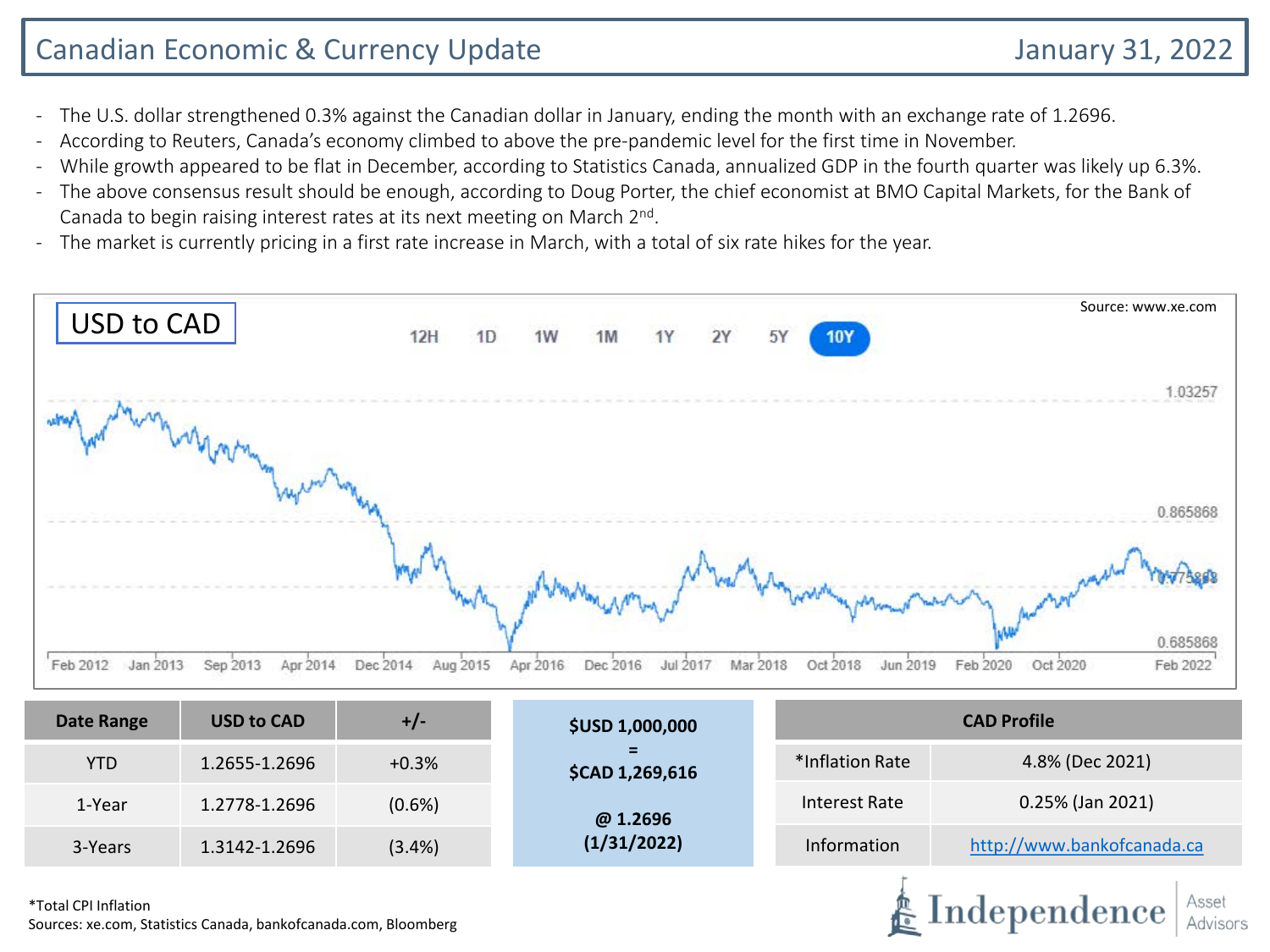### Copper Price History & Outlook January 31, 2022

The larger chart below shows the historical daily COMEX copper price, which is displayed in U.S. dollars per pound. The chart provides 20 years of price history as well as past recessions. The embedded chart provides a zoomed-in image of the 6-month copper price movement.

Copper prices were up \$0.04 per pound year-to-date<sup>1</sup>, or 0.9%. Since the \$2.10 low point on March 23, 2020, prices have risen \$2.40 per pound, or 114%.

#### $$4.50$ \$4 \$3.50 \$3  $$2.50$ \$2  $$1.50$ \$4.70 \$4.65 \$4.60 \$4.55 \$4.50  $$1$ \$4.45 \$4.40 \$4.35 \$4.30 \$4.25 \$4.20 \$4.15 \$4.10 \$4.05 2022  $$0.50$ 2005 2010 2015 2020

#### The price of copper was \$4.32 per pound as of January 31, 2022.

<sup>1</sup> Year-to-date as of 2/2/2022 Sources: Macrotrends, Fitch Solutions, Cochilco

### Copper Price Outlook

The price of copper fluctuated throughout the month of January, moving by as much as \$0.27, or 5.9%, and finally ending \$0.14 lower, or negative 3.1%. The modest price decline came amid forecasts for a slowdown in global economic growth across the world's top copper consuming countries.

Looking ahead, copper prices are expected to be negatively affected by an anticipated recovery in copper production to pre-pandemic levels, and rising interest rates in the U.S. and other developed countries.

According to the Chilean Copper Commission, Cochilco, copper production is forecasted to increase by 4.1% in 2022 and 5.5% in 2023, by which time the copper market supply will have returned to a surplus. The commission also restated its projection for copper prices to trend lower in 2022 to an average of \$3.95 per pound. The Commission's longer-term projection is for copper prices to average \$3.80 per pound in 2023.

Independence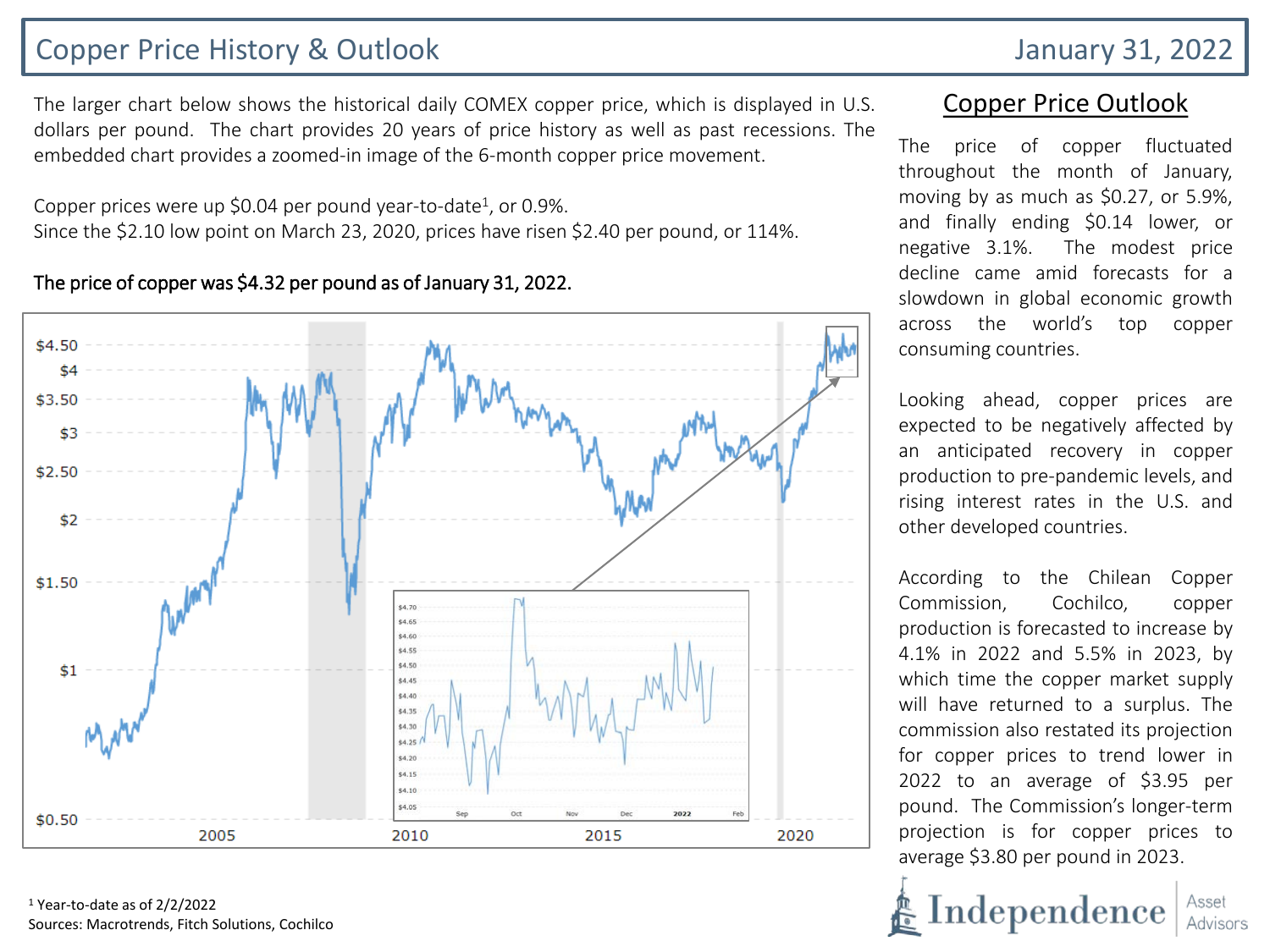# Aluminum Price History & Outlook January 31, 2022

The primary chart below shows the historical monthly price of aluminum for the past 25 years. The secondary chart shows the daily price movement over the past 12 months.

Prices are in USD per ton (London Metal Exchange).

Aluminum prices were up \$208 per ton year-to-date<sup>2</sup>, or 8.8%. Since the \$1,472 low point on April 6, 2020, prices have risen \$1,582, or 108%

#### The all-time record price of aluminum was \$3,271.25 per ton, which occurred in July of 2008.



<sup>2</sup> Year-to-date as of 2/2/2022 Sources: TradingEconomics, Investing.com, FactSet

### Aluminum Price Outlook

Aluminum prices ended January up \$214 per ton, or 7.6%, despite falling \$90 per ton, or 2.9%, during the final week of trading. Prices remained elevated amid strong demand, tight supply and persistently high energy prices.

2400 2200

> A number of smelters in Europe, including Norsk Hydro, Aluminum Dunkerque and Alcoa, were forced to cut production in January as energy costs remained prohibitively high. As a result, aluminum stockpiles in warehouses approved by LME fell to their lowest level in 14 years (per FactSet).

> Looking ahead, the price of aluminum is expected to remain elevated due to a combination of factors, including energy costs and rising geopolitical tensions, which are both expected to extend the supply shortfall. According to Trading Economics, aluminum is forecasted to trade at \$2,980 per ton by the end of the first quarter, and \$2,799 by the end of 2022.

Independence